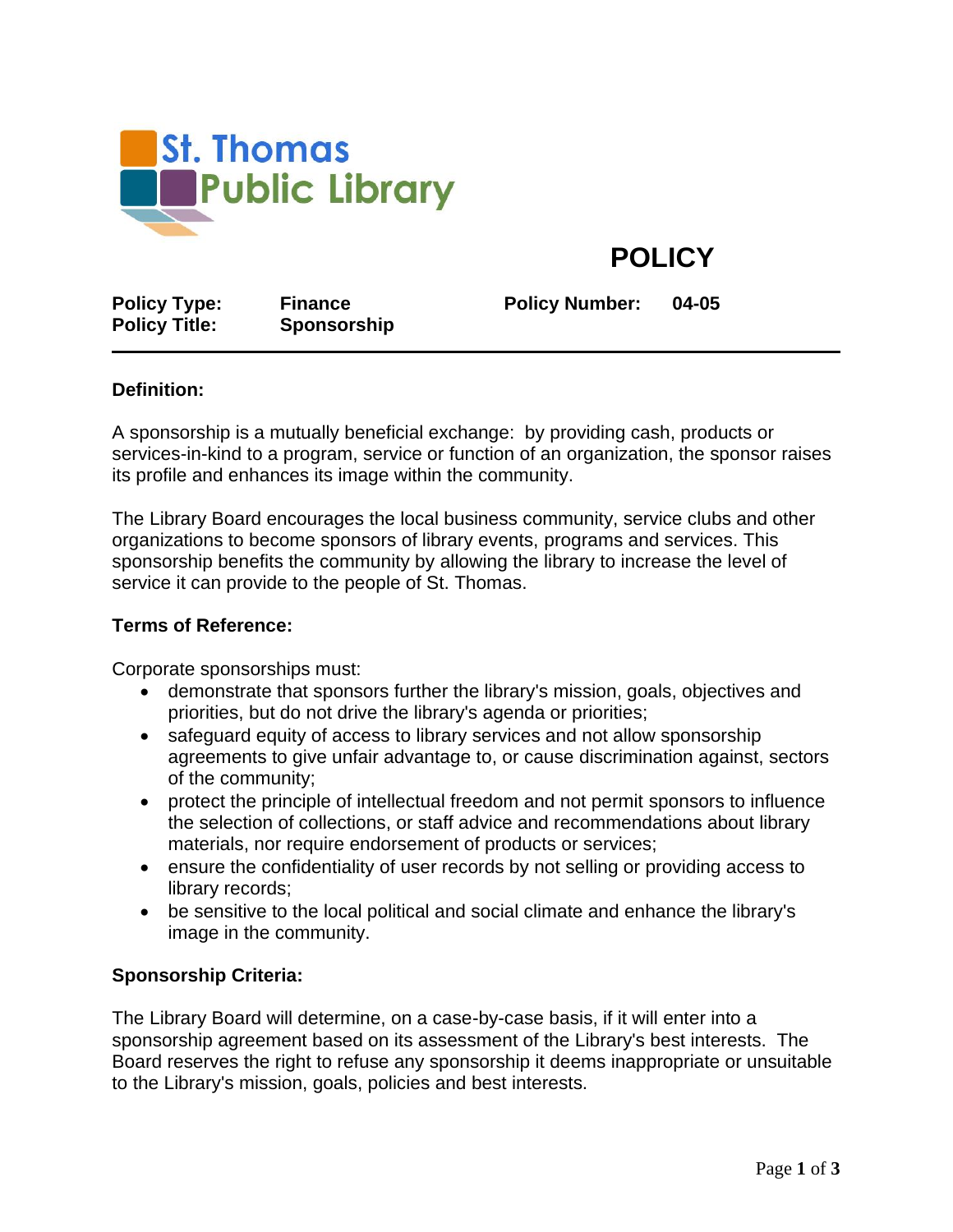Sponsorship criteria include, but are not limited to:

- providing universal access to Library collections, facilities, staff and other resources;
- encouraging exploration of the broadest range of ideas, information and culture;
- protecting the principle of intellectual freedom;
- ensuring the confidentiality of patron records;
- ensuring that sponsoring companies' products are legal and safe for children;
- maintaining the integrity of the Library's purchasing and materials selection practices.

Sponsorships must comply with the Library's policies.

Sponsorships cannot be made conditional on Library performance outcomes.

Sponsors must have no expectation of having influence on the selection of materials for the Library nor any impact on the policies and operating procedures of the Library.

Sponsorships do not automatically imply exclusive endorsement of products by the Library. Where a sponsorship agreement limits the Library's ability to enter into other sponsorships, the guidelines of such an agreement shall clearly define the nature and extent of the exclusiveness and the time frame over which it applies.

### **Written Agreement:**

Acceptance will take the form of a written agreement signed by representatives of the sponsoring organization and authorized representatives of the Library. This agreement will define the terms of the sponsorship and any recognition to be provided to the sponsor.

Any public use of the Library's name, logo, special collections, services, programs and departments must be approved by the Board.

The sponsorship agreement must have a set time period. All obligations on the part of the Library and the sponsor will end upon termination of the sponsorship agreement, unless otherwise specified within the agreement.

#### **Sponsor Recognition:**

Sponsors shall be provided with a level of recognition commensurate with their contribution. Recognition shall be in conjunction with, but not limited to, the programs or services which are supported by the sponsor.

The nature of the recognition shall be approved by the Board and be embodied in the sponsorship agreement.